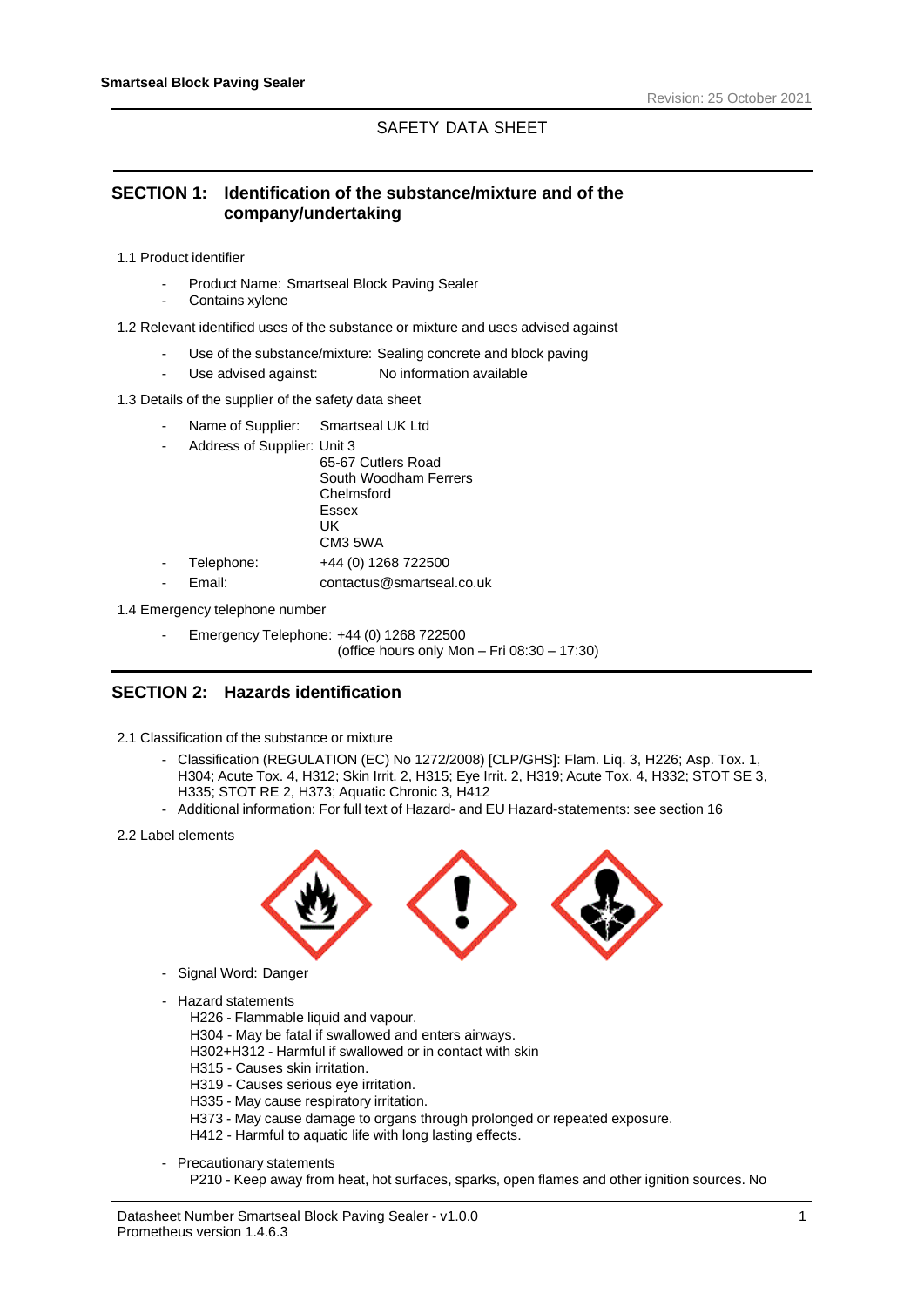# **SECTION 2: Hazards identification (. ..)**

smoking.

P261 - Avoid breathing dust/fume/gas/mist/vapours/spray. P280 - Wear protective gloves/protective clothing/eye protection/face protection. P301+P310 - IF SWALLOWED: Immediately call a POISON CENTER or doctor/physician. P303+P361+P353 - IF ON SKIN (or hair): Take off immediately all contaminated clothing. Rinse skin with water [or shower]. P332+P313 - If skin irritation occurs: Get medical advice/attention.

- Supplemental Hazard Information (EU) None
- 2.3 Other hazards
	- Not a PBT according to REACH Annex XIII
	- Not a vPvB according to REACH Annex XIII

# **SECTION 3: Composition/information on ingredients**

#### 3.1 Substances

#### 3.2 Mixtures

| <b>Chemical Name</b> | Conc.     | CAS No.       | EC No.    | <b>Classification</b><br>(REGULATION<br>(EC) No<br>1272/2008)<br><b>[CLP/GHS]</b>                                                                                                                            | <b>REACH</b><br><b>Registration</b><br><b>Number</b> | <b>WEL</b><br>/OEL |
|----------------------|-----------|---------------|-----------|--------------------------------------------------------------------------------------------------------------------------------------------------------------------------------------------------------------|------------------------------------------------------|--------------------|
| xylene               | 70-90%    | 1330-20-7     | 215-535-7 | Flam. Lig. 3, H226;<br>Asp. Tox. 1, H304;<br>Acute Tox. 4, H312;<br>Skin Irrit. 2, H315;<br>Eye Irrit. 2, H319;<br>Acute Tox. 4, H332;<br>STOT SE 3, H335;<br>STOT RE 2, H373;<br>Aquatic Chronic 3,<br>H412 | 01-2119488216<br>-32-XXXX                            | Yes                |
| 1-methoxypropan-2-ol | $< 5\%$   | 107-98-2      | 203-539-1 | Flam. Liq. 3, H226;<br>STOT SE 3, H336                                                                                                                                                                       | 01-2119457435<br>-35-XXXX                            | Yes                |
| methyl methacrylate  | $< 0.1\%$ | $80 - 62 - 6$ | 201-297-1 | Flam. Lig. 2, H225;<br>Skin Irrit. 2, H315;<br>Skin Sens. 1, H317;<br>STOT SE 3, H335                                                                                                                        |                                                      | Yes                |

# **SECTION 4: First aid measures**

4.1 Description of first aid measures

- Contact with eyes

If substance has got into eyes, immediately wash out with plenty of water for several minutes Irrigate eyes thoroughly whilst lifting eyelids Remove contact lenses, if present and easy to do. Continue rinsing. If eye irritation persists: Get medical advice/attention.

- Contact with skin

Take off contaminated clothing and wash it before reuse. Wash affected area with plenty of soap and water If skin irritation occurs: Get medical advice/attention.

- Ingestion Rinse mouth with water (do not swallow) Do NOT induce vomiting.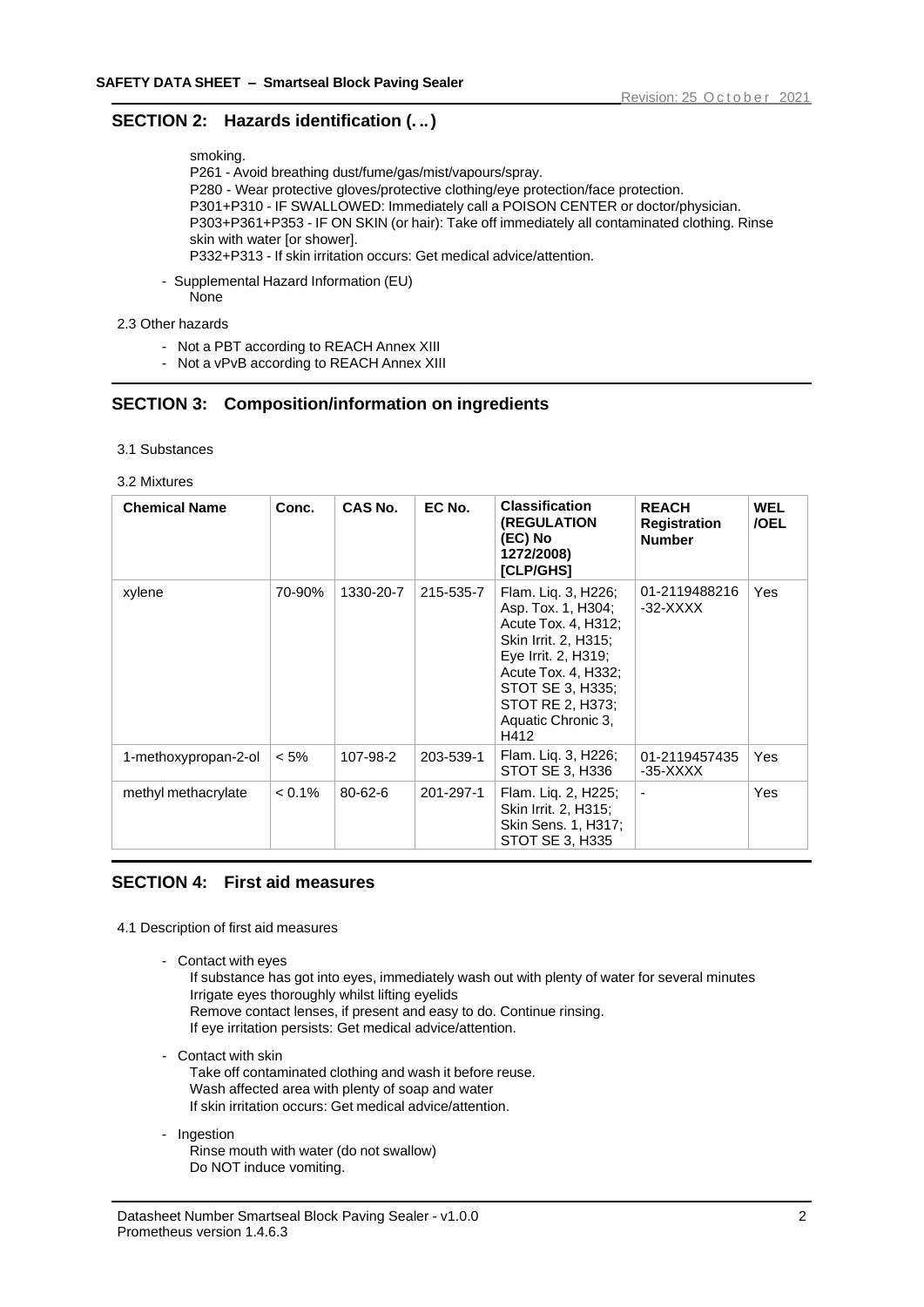# **SECTION 4: First aid measures (. ..)**

Get immediate medical advice/attention.

- Inhalation

If breathing is difficult, remove victim to fresh air and keep at rest in a position comfortable for breathing. Keep warm and at rest, in a half upright position. Loosen clothing Apply artificial respiration only if patient is not breathing but do not use mouth to mouth resuscitation Immediately call a POISON CENTER or doctor/physician.

- 4.2 Most important symptoms and effects, both acute and delayed
	- Contact with eyes Causes redness and irritation
	- Contact with skin May be harmful if absorbed through skin Prolonged skin contact will result in defatting of the skin, leading to irritation, and in some cases, dermatitis Causes redness and irritation
	- Ingestion

Can cause damage to the central nervous system Can cause damage to the liver Can cause damage to the kidneys May be fatal if swallowed and enters airways. Causes nausea/vomiting

- Inhalation

Effect may vary from irritation of the nasal mucous membrane to severe lung irritation. Can cause damage to the central nervous system Causes dizziness, confusion, headache or stupor May cause breathing difficulty

4.3 Indication of any immediate medical attention and special treatment needed

- Consider gastric lavage with protected airway, administration of activated charcoal.

# **SECTION 5: Firefighting measures**

- 5.1 Extinguishing media
	- In case of fire use water spray or fog, alcohol resistant foam, dry chemical or carbon dioxide
	- Unsuitable extinguishing media: high volume water jet
- 5.2 Special hazards arising from the substance or mixture
	- Vapours are heavier than air and may travel considerable distances to a source of ignition and flashback
	- May form explosive vapour/air mixtures
	- In a fire or if heated, a pressure increase will occur and the container may burst
	- Decomposition products may include carbon oxides
	- Decomposition products may include hydrocarbons
- 5.3 Advice for firefighters
	- Collect contaminated fire extinguishing water separately. This MUST not be discharged into drains. Prevent fire extinguishing water from contaminating surface or ground water.
	- Collect extinguishing media and dispose of as hazardous waste
	- Keep container(s) exposed to fire cool, by spraying with water
	- Special protective equipment: Wear self-contained breathing apparatus (SCBA). Wear full protective clothing including chemical protection suit.

# **SECTION 6: Accidental release measures**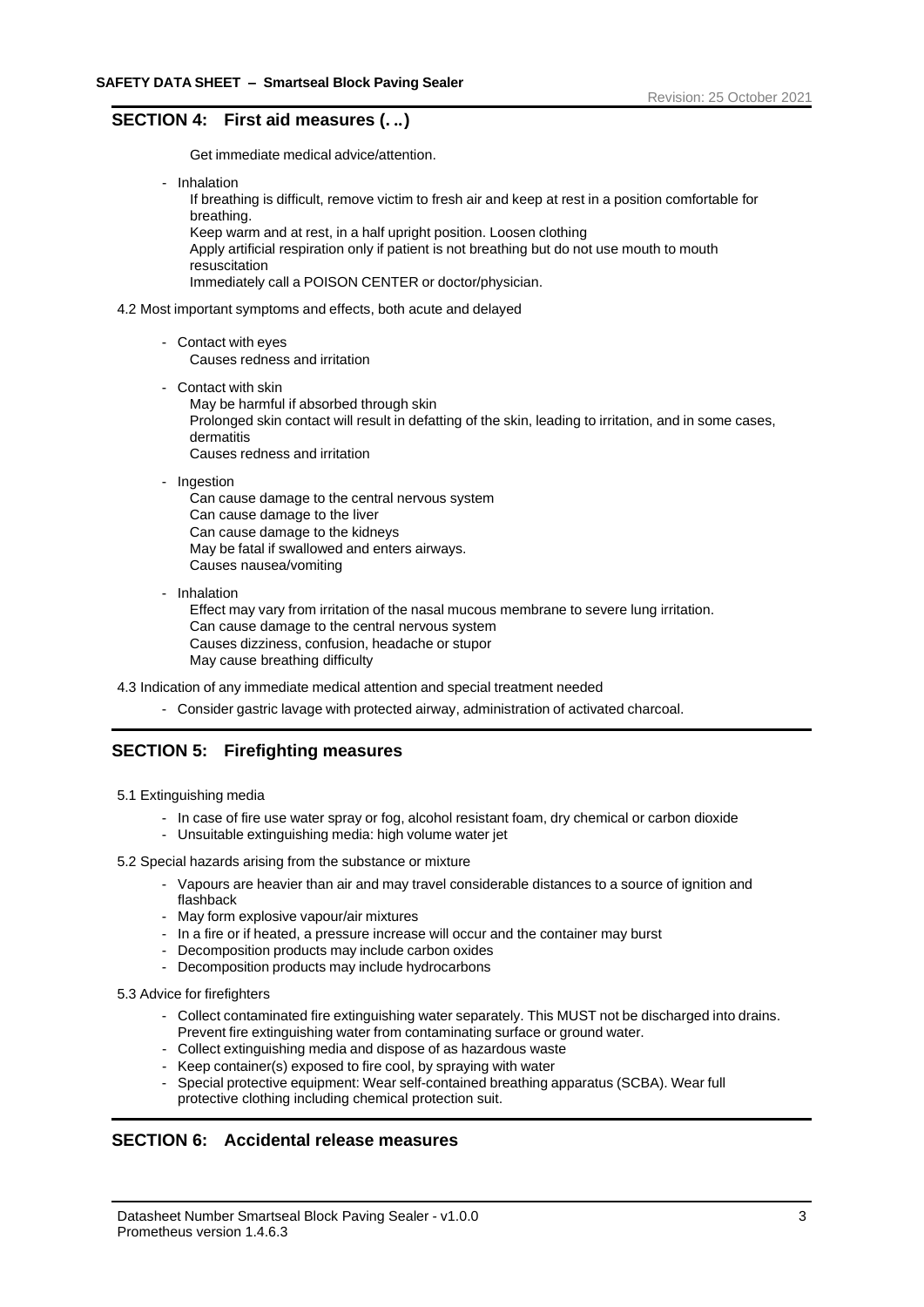# **SECTION 6: Accidental release measures (... )**

6.1 Personal precautions, protective equipment and emergency procedures

- Rescuers should take suitable precautions to avoid becoming casualties themselves
- Shut off all ignition sources
- In confined spaces, sewers, etc., the vapours may collect to form explosive mixtures with air
- Personal precautions for non-emergency personnel: Avoid breathing vapours, mist or gas; Avoid contact with skin and eyes; Wear protective clothing as per section 8; Wash thoroughly after handling.
- Personal precautions for emergency responders: Evacuate the area and keep personnel upwind; Wear chemical protection suit; Wear self-contained breathing apparatus (SCBA).

6.2 Environmental precautions

- Avoid release to the environment.
- Do not allow to enter public sewers and watercourses
- If polluted water reaches drainage systems or water courses, immediately inform appropriate authorities

6.3 Methods and material for containment and cleaning up

- Stop leak if safe to do so.
- In case of leakage, eliminate all ignition sources.
- Use non-sparking tools.
- Take action to prevent static discharges.
- Contain the spillage using bunding
- Absorb spillage in inert material and shovel up
- Place in appropriate container
- Seal containers and label them
- Remove contaminated material to safe location for subsequent disposal
- Dispose of contents/container to an authorised waste collection point
- To be disposed of as hazardous waste

6.4 Reference to other sections

- See section(s): 7,8 &13

# **SECTION 7: Handling and storage**

- 7.1 Precautions for safe handling
	- Keep away from heat, hot surfaces, sparks, open flames and other ignition sources. No smoking.
	- Do not eat, drink or smoke when using this product.
	- Take precautionary measures against static discharges
	- Use explosion-proof equipment.
	- Use non-sparking tools.
	- Use only in well ventilated areas
	- Engineering controls should be provided which maintain airborne concentrations below the relevant guidelines
	- In case of inadequate ventilation wear respiratory protection.
- 7.2 Conditions for safe storage, including any incompatibilities
	- Keep only in the original container
	- Keep container tightly closed, in a cool, well ventilated place
	- Opened containers should be carefully resealed and stored in an upright position
	- Ground and bond container and receiving equipment.
	- Keep away from heat and sources of ignition
	- Incompatible with strong acids
	- Incompatible with oxidizing substances

#### 7.3 Specific end use(s)

- Sealant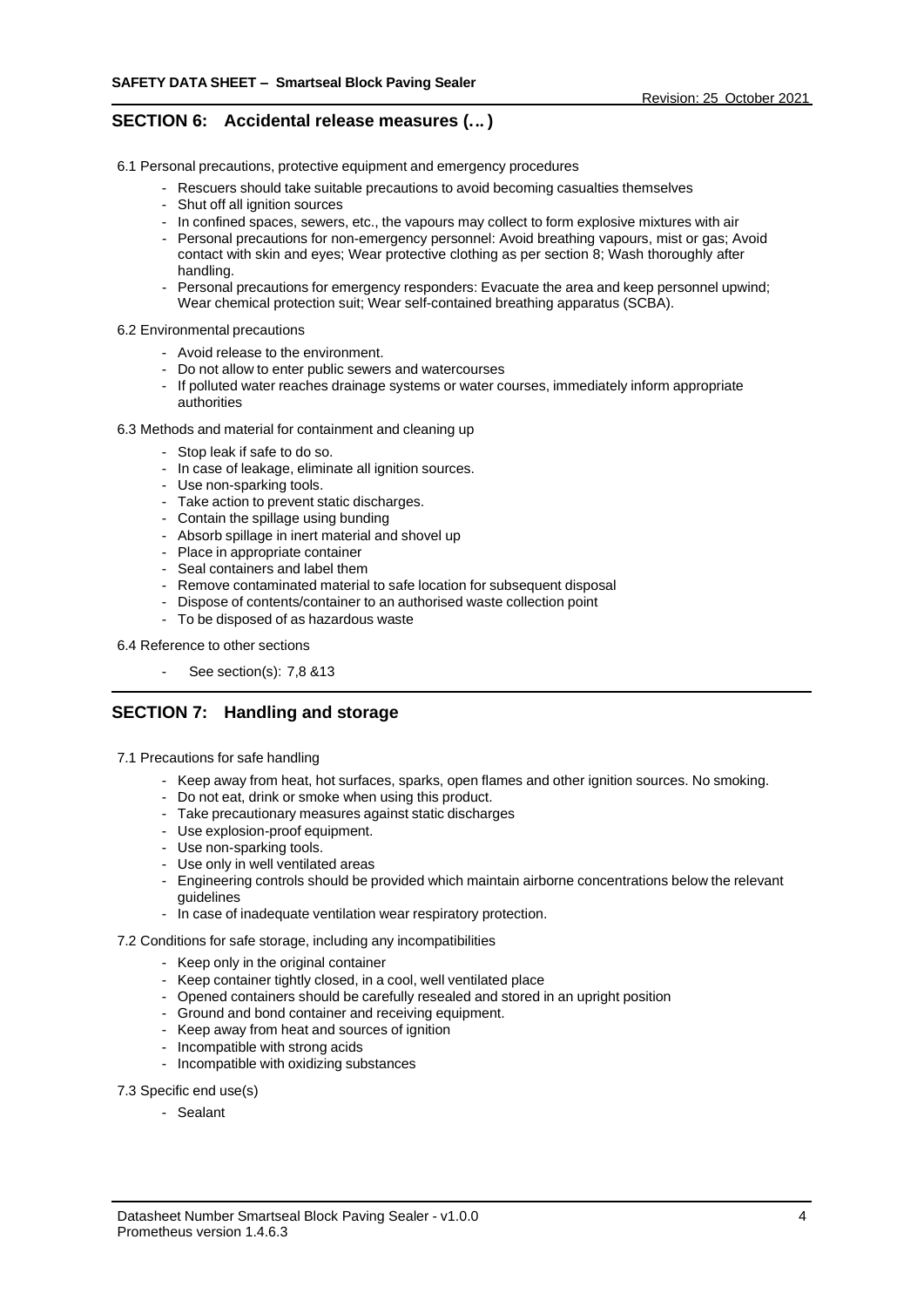# **SECTION 8: Exposure controls/personal protection**

- 8.1 Control parameters
	- xylene

BMGV (Biological Monitoring Guidance Value) (UK) 650 mmol methyl hippuric acid/mol creatine in urine Sampling Time: post shift (EU) OELV (long term TWA) 50 ppm 221 mg/m3 (EU) OELV (short term limit value) 100 ppm 442 mg/m3 WEL (long term TWA) 50 ppm 220 mg/m3 (UK) WEL (short term limit value) 100 ppm 441 mg/m3 (UK) DNEL (inhalational) 221 mg/m3 Industry, Long Term, Systemic Effects DNEL (inhalational) 442 mg/m3 Industry, Acute/Short Term, Systemic Effects DNEL (inhalational) 221 mg/m3 Industry, Long Term, Local Effects DNEL (inhalational) 442 mg/m3 Industry, Acute/Short Term, Local Effects DNEL (dermal) 212 mg/kg (bw/day) Industry, Long Term, Systemic Effects DNEL (inhalational) 65.3 mg/m3 Consumer, Long Term, Systemic Effects DNEL (inhalational) 260 mg/m3 Consumer, Acute/Short Term, Systemic Effects DNEL (inhalational) 65.3 mg/m3 Consumer, Long Term, Local Effects DNEL (inhalational) 260 mg/m3 Consumer, Acute/Short Term, Local Effects DNEL (dermal) 125 mg/kg (bw/day) Consumer, Long Term, Systemic Effects DNEL (oral) 12.5 mg/kg (bw/day) Consumer, Long Term, Systemic Effects PNEC aqua (freshwater) 327 ug/l PNEC aqua (intermittent releases, freshwater) 327 ug/l PNEC aqua (marine water) 327 ug/l PNEC (STP) 6.58 mg/l PNEC sediment (freshwater) 12.46 mg/kg PNEC sediment (marine water) 12.46 mg/kg PNEC terrestrial (soil) 2.31 mg/kg - 1-methoxypropan-2-ol (EU) OELV (long term TWA) 100 ppm 375 mg/m3 (EU) OELV (short term limit value) 150 ppm 563 mg/m3 WEL (long term TWA) 100 ppm 375 mg/m3 (UK) WEL (short term limit value) 150 ppm 560 mg/m3 (UK) DNEL (inhalational) 369 mg/m3 Industry, Long Term, Systemic Effects DNEL (inhalational) 553.5 mg/m3 Industry, Acute/Short Term, Systemic Effects DNEL (inhalational) 553.5 mg/m3 Industry, Acute/Short Term, Local Effects DNEL (dermal) 183 mg/kg (bw/day) Industry, Long Term, Systemic Effects DNEL (inhalational) 43.9 mg/m3 Consumer, Long Term, Systemic Effects DNEL (dermal) 78 mg/kg (bw/day) Consumer, Long Term, Systemic Effects DNEL (oral) 33 mg/kg (bw/day) Consumer, Long Term, Systemic Effects PNEC aqua (freshwater) 10 mg/l PNEC aqua (intermittent releases, freshwater) 100 mg/l PNEC aqua (marine water) 1 mg/l PNEC (STP) 100 mg/l PNEC sediment (freshwater) 52.3 mg/kg PNEC sediment (marine water) 5.2 mg/kg PNEC terrestrial (soil) 4.59 mg/kg - methyl methacrylate (EU) OELV (long term TWA) 50 ppm (EU) OELV (short term limit value) 100 ppm WEL (long term TWA) 50 ppm 208 mg/m3 (UK) WEL (short term limit value) 100 ppm 416 mg/m3 (UK) DNEL (inhalational) 208 mg/m3 Industry, Long Term, Systemic Effects DNEL (inhalational) 208 mg/m3 Industry, Long Term, Local Effects DNEL (dermal) 13.67 mg/kg (bw/day) Industry, Long Term, Systemic Effects DNEL (dermal) 1.5 mg/cm2 Industry, Long Term, Local Effects DNEL (dermal) 1.5 mg/cm2 Industry, Acute/Short Term, Local Effects DNEL (inhalational) 74.3 mg/m3 Consumer, Long Term, Systemic Effects DNEL (inhalational) 104 mg/m3 Consumer, Long Term, Local Effects DNEL (dermal) 8.2 mg/kg (bw/day) Consumer, Long Term, Systemic Effects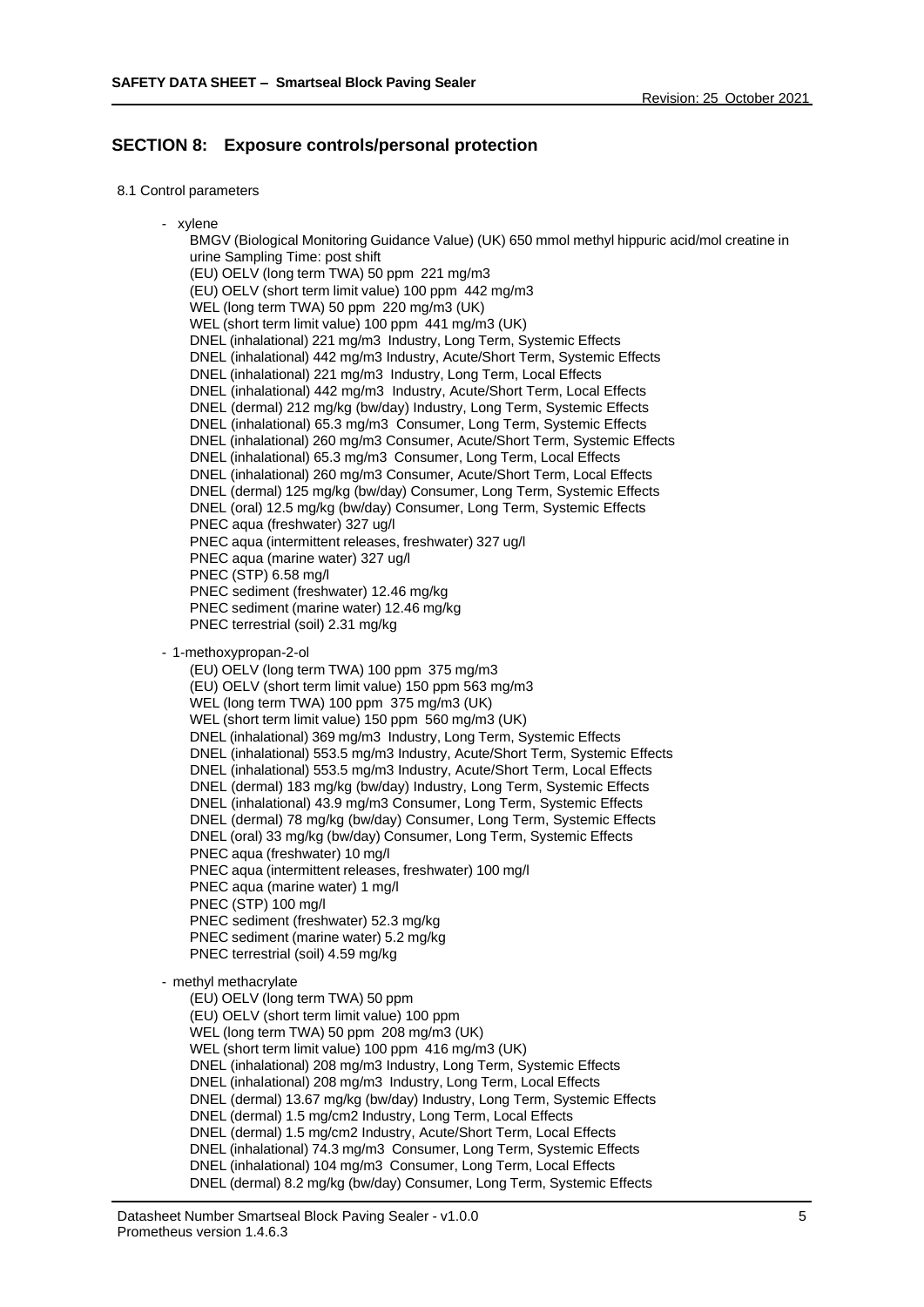### **SECTION 8: Exposure controls/personal protection (. ..)**

DNEL (dermal) 1.5 mg/cm2 Consumer, Long Term, Local Effects DNEL (dermal) 1.5 mg/cm2 Consumer, Acute/Short Term, Local Effects PNEC aqua (freshwater) 940 ug/l PNEC aqua (intermittent releases, freshwater) 940 ug/l PNEC aqua (marine water) 940 ug/l PNEC (STP) 10 mg/l PNEC sediment (freshwater) 5.74 mg/kg PNEC terrestrial (soil) 1.47 mg/kg

#### 8.2 Exposure controls

- Selection and use of personal protective equipment should be based on a risk assessment of exposure potential
- Engineering controls should be provided to prevent the need for ventilation
- Where a reusable half mask respirator is required, use EN 140, with gas/vapour filter EN 14387 type ABEK, or EN 405; EN 1827
- Where a full face mask respirator is required, use EN 136, with gas/vapour filter EN 14387 type ABEK
- Wear goggles giving complete eye protection
- Wear suitable protective clothing
- Wear anti-static boots
- Contaminated clothing should be laundered before reuse
- Wear protective gloves. The selected protective gloves have to satisfy the specifications of EU Directive 89/686/EEC and standard EN 374.
- The selection of a suitable glove depends on work conditions and whether the product is present on its own or in combination with other substances. Breakthrough time is dependent on the characteristics of the brand of glove used and the supplier should be consulted.
- Use good personal hygiene practices
- Do not eat, drink or smoke when using this product.
- Wash thoroughly after handling.
- Ensure eyewash stations and safety showers are nearby



# **SECTION 9: Physical and chemical properties**

- 9.1 Information on basic physical and chemical properties
	- Appearance: Liquid; colourless
	- Odour: Sweet-smelling; Aromatic odour
	- Odour threshold: 1 ppm (xylene)
	- pH: Not applicable
	- Melting point/freezing point: -94.96 13.25 °C @ 101.3 kPa (xylene)
	- Initial boiling point and boiling range: 136.16 144.5 °C @ 101.3 kPa (xylene)
	- Flashpoint: 18 32 °C @ 101.3 kPa (xylene)
	- Evaporation Rate: No information available
	- Flammability (solid,gas): May form explosive vapour/air mixtures
	- Upper/lower flammability or explosive limits: Lower explosive limit: (xylene) 1.1 % (in air); Upper explosive limit: (xylene) 7 % (in air)
	- Vapour Pressure: 8.21 hPa @ 20 °C (xylene)
	- Vapour Density: No information available
	- Relative Density: 0.86 0.863 @ 25 °C (xylene)
	- Solubility(ies):  $146 208$  mg/L @ 25 °C and pH 7 (xylene)
	- Partition Coefficient (n-Octanol/Water): Log Pow: 3.12 3.2 @ 20 °C and pH 7 (xylene)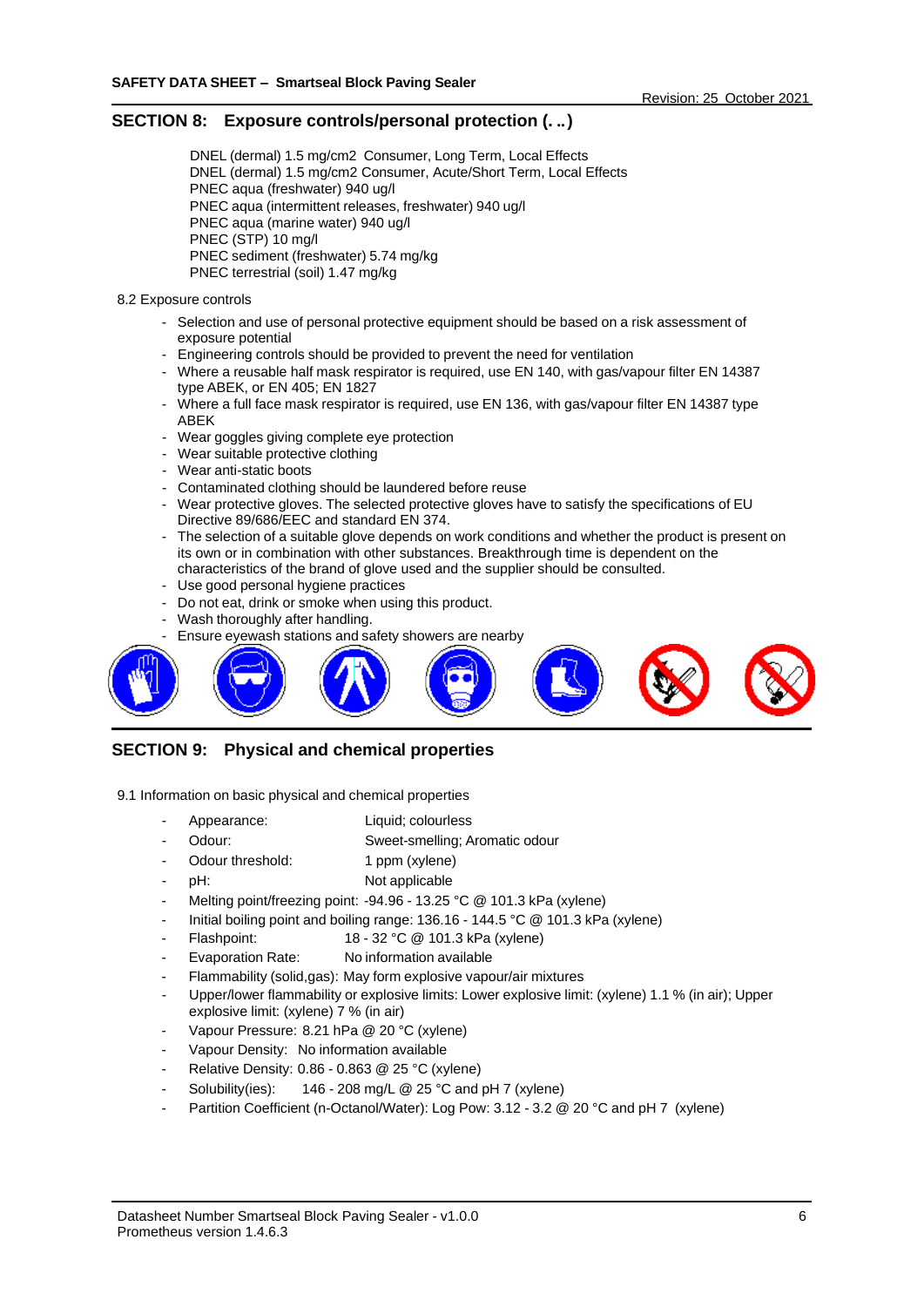### **SECTION 9: Physical and chemical properties (....)**

- Autoignition Temperature: 432 528 °C @ 101.3 kPa (xylene)
- Decomposition temperature: No information available
- Viscosity: (dynamic) 0.581 0.76 mPa s @ 20 °C (xylene)
- Explosive Properties: May form explosive vapour/air mixtures
- Oxidising properties: Not applicable
- 9.2 Other information
	- No information available

### **SECTION 10: Stability and reactivity**

- 10.1 Reactivity
	- Reacts violently with strong oxidizing substances
- 10.2 Chemical stability
	- Considered stable under normal conditions
- 10.3 Possibility of hazardous reactions
	- May form explosive vapour/air mixtures
- 10.4 Conditions to avoid
	- Keep away from heat and sources of ignition
	- In confined spaces, sewers, etc., the vapours may collect to form explosive mixtures with air
- 10.5 Incompatible materials
	- Incompatible with acids and alkalis
	- Incompatible with oxidizing substances
- 10.6 Hazardous decomposition products
	- Decomposition products may include carbon oxides
	- Decomposition products may include hydrocarbons

# **SECTION 11: Toxicological information**

- 11.1 Information on toxicological effects
	- Acute Toxicity Harmful if swallowed or in contact with skin Classification based on calculation and concentration thresholds xylene LD50 (oral, rat) 3 523 - 4 000 mg/kg bw LC50 (inhalation, rat) 6 350 - 6 700 ppm/4h LD50 (dermal, rabbit) 12 126 mg/kg bw 1-methoxypropan-2-ol LD50 (oral, rat) 3 739 - 4 277 mg/kg bw LC0 (inhalation, rat) : 7 000 ppm/6h LC50 (inhalation, mouse) : 6 000 - 7 000 ppm/6 h LD50 (dermal, rat) 2 000 mg/kg bw methyl methacrylate LD50 (oral, rat) 7 900 - 9 400 mg/kg bw LC50 (inhalation, rat) 29.8 mg/l/4h LD50 (dermal, rabbit) 5 000 mg/kg bw
	- Skin corrosion/irritation Causes skin irritation. Classification based on calculation and concentration thresholds
	- Serious eye damage/irritation Causes serious eye irritation.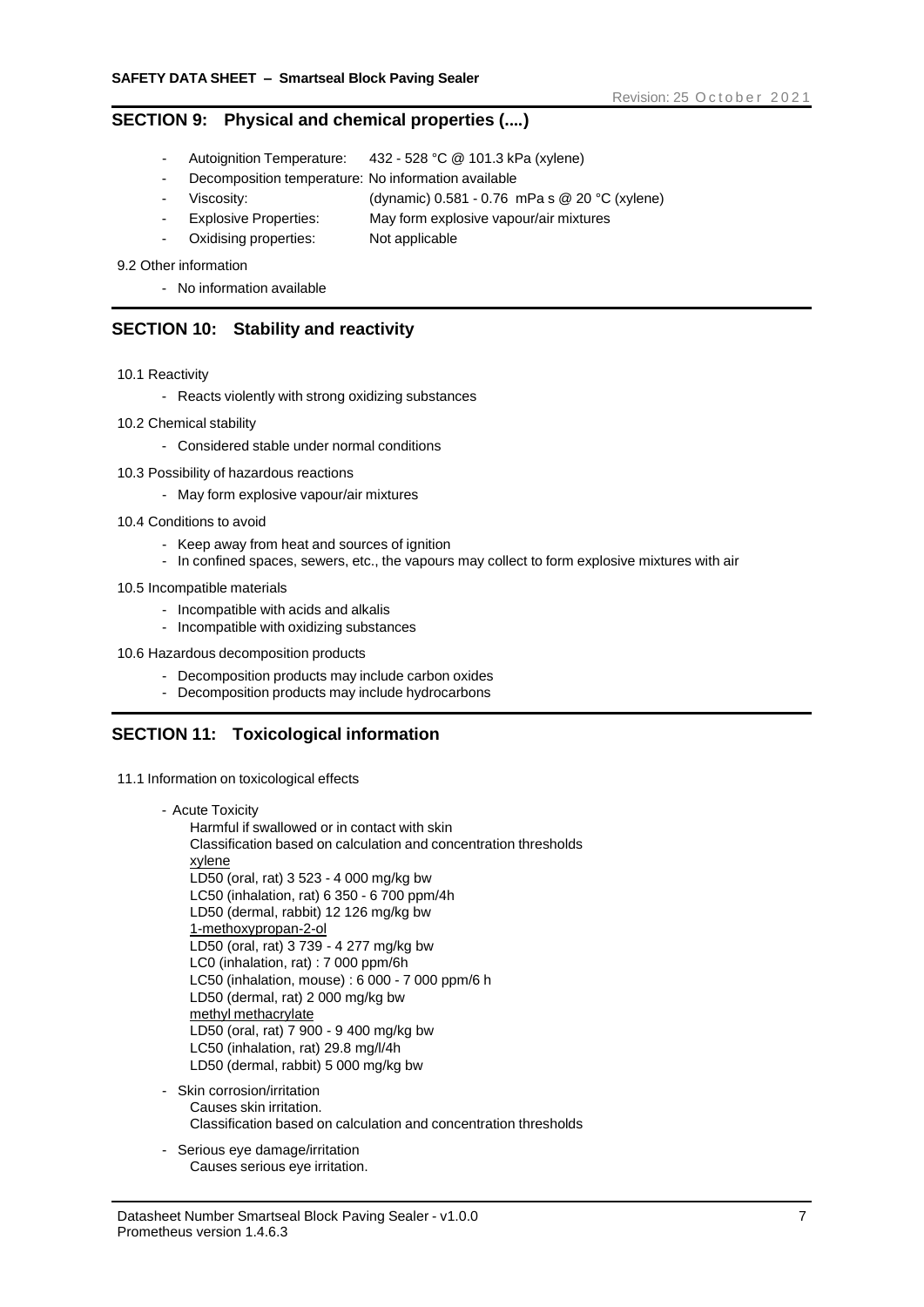# **SECTION 11: Toxicological information (. ..)**

Classification based on calculation and concentration thresholds

- Respiratory or skin sensitisation Based on available data, the classification criteria are not met
- Germ cell mutagenicity No evidence of mutagenic effects
- Carcinogenicity No evidence of carcinogenic effects
- Reproductive toxicity No evidence of reproductive effects
- Specific target organ toxicity (STOT) single exposure STOT SE 3 May cause respiratory irritation. Classification based on calculation and concentration thresholds
- Specific target organ toxicity (STOT) repeated exposure STOT RE 2 May cause damage to organs through prolonged or repeated exposure. Classification based on calculation and concentration thresholds NOAEL (oral, rat): 150 - 250 mg/kg bw/day (xylene) NOAEC (inhalation, rat): 3 515 mg/m3 (xylene)
- Aspiration hazard May be fatal if swallowed and enters airways. Classification based on calculation and concentration thresholds
- Contact with eyes Causes redness and irritation
- Contact with skin May be harmful if absorbed through skin Causes redness and irritation Prolonged skin contact will result in defatting of the skin, leading to irritation, and in some cases, dermatitis
- Ingestion Can cause damage to the central nervous system Can cause damage to the liver Can cause damage to the kidneys May be fatal if swallowed and enters airways. Causes nausea/vomiting
- Inhalation Effect may vary from irritation of the nasal mucous membrane to severe lung irritation. Can cause damage to the central nervous system Causes dizziness, confusion, headache or stupor

# **SECTION 12: Ecological information**

#### 12.1 Toxicity

- Harmful to aquatic life with long lasting effects.
- Classification based on calculation and concentration thresholds
- xylene
	- LC50 (fish) 2.6 8.4 mg/l (4 days) EC50 (aquatic invertebrates) 1 mg/l (24 hr) EC50 (aquatic algae) 4.6 - 4.9 mg/l (72 hr)
- methyl methacrylate

LC50 (fish) 79 mg/l (4 days) EC50 (aquatic invertebrates) 69 mg/l (48 hr) EC50 (aquatic algae) 110 mg/l (72 hr)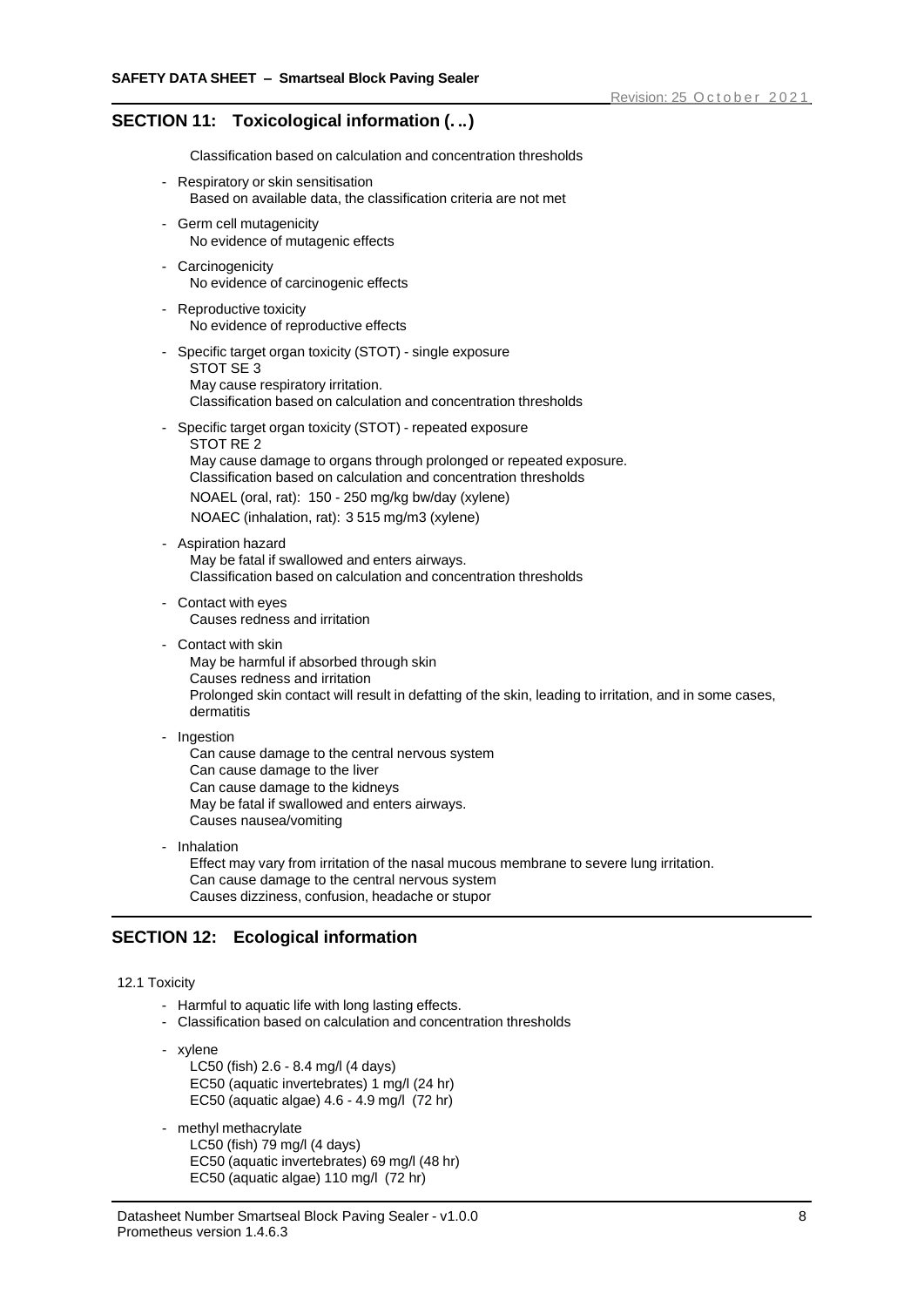# **SECTION 12: Ecological information (....)**

- 1-methoxypropan-2-ol LC50 (fish) 1 - 20.8 g/l (4 days) LC50 (aquatic invertebrates) 21.1 - 25.9 g/l (48 hr) EC50 (aquatic algae) 1 g/l (7 days)
- 12.2 Persistence and degradability
	- Readily biodegradable
- 12.3 Bioaccumulative potential
	- BCF 25.9 (xylene)
- 12.4 Mobility in soil
	- No information available
- 12.5 Results of PBT and vPvB assessment
	- Not a PBT according to REACH Annex XIII
	- Not a vPvB according to REACH Annex XIII
- 12.6 Other adverse effects
	- No information available

# **SECTION 13: Disposal considerations**

- 13.1 Waste treatment methods
	- Disposal should be in accordance with local, state or national legislation
	- Dispose of contents/container to an authorised waste collection point
	- This material and its container must be disposed of as hazardous waste
	- Do not reuse empty containers without commercial cleaning or reconditioning
	- Do not pierce or burn container, even after use
- 13.2 Classification
	- The waste must be identified according to the List of Wastes (2000/532/EC)

# **SECTION 14: Transport information**



14.1 UN number

- UN No.: 1307

- 14.2 UN proper shipping name
	- Proper Shipping Name: XYLENES SOLUTION
- 14.3 Transport hazard class(es)
	- Hazard Class: 3
- 14.4 Packing group
	- Packing Group: III
- 14.5 Environmental hazards
	- Not applicable
- 14.6 Special precautions for user
	- No special precautions are required for this product
- 14.7 Transport in bulk according to Annex II of Marpol and the IBC Code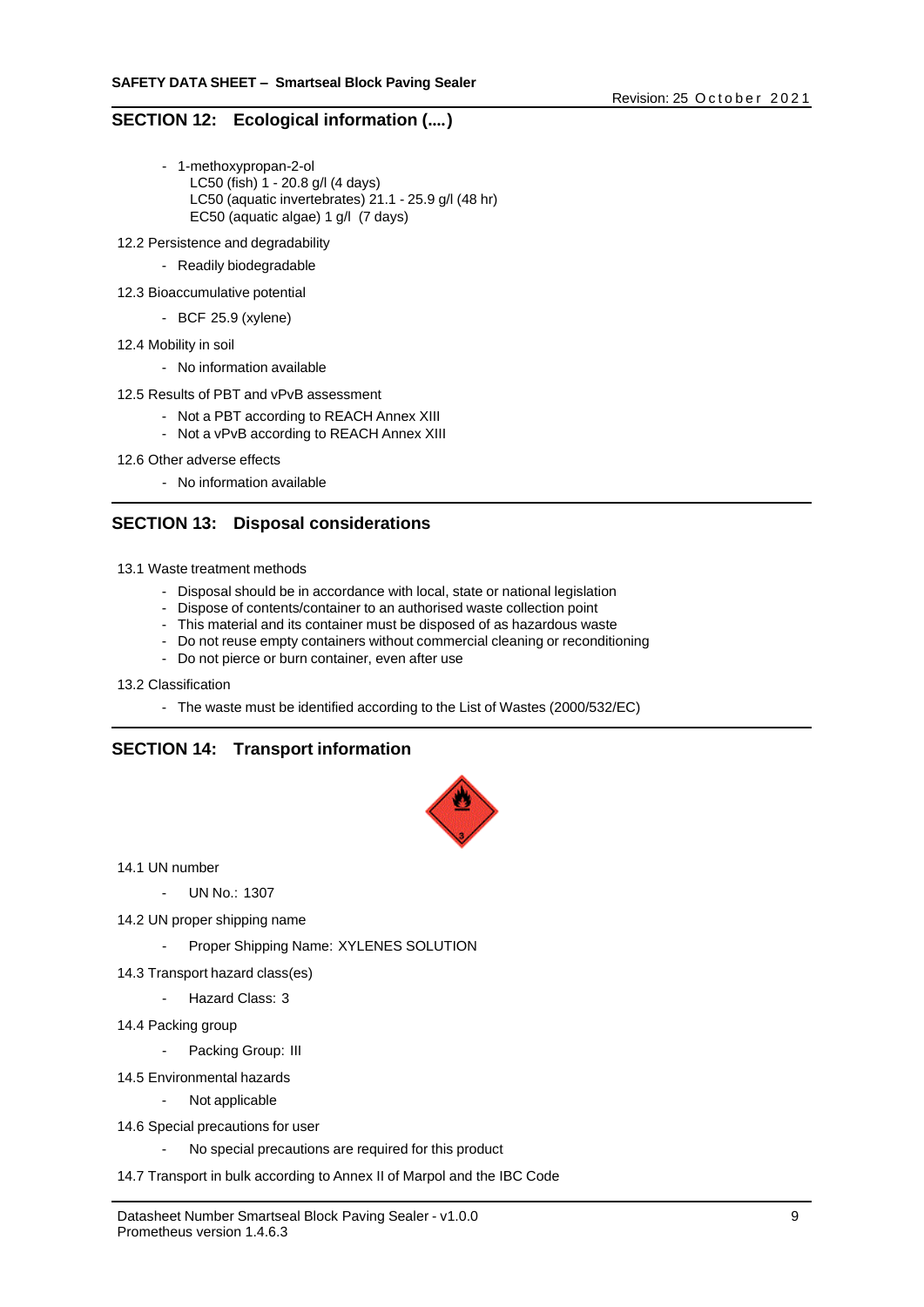### **SECTION 14: Transport information (... )**

- Not applicable
- 14.8 Road/Rail (ADR/RID)
	- Proper Shipping Name: XYLENES SOLUTION
	- ADR UN No.: 1307
	- ADR Hazard Class: 3
	- ADR Packing Group: III
	- Tunnel Code: D/E

#### 14.9 Sea (IMDG)

- Proper Shipping Name: XYLENES SOLUTION
- IMDG UN No.: 1307
- IMDG Hazard Class: 3
- IMDG Pack Group.: III

#### 14.10 Air (ICAO/IATA)

- Proper Shipping Name: XYLENES SOLUTION
- ICAO UN No.: 1307
- ICAO Hazard Class: 3
- ICAO Packing Group: III

# **SECTION 15: Regulatory information**

15.1 Safety, health and environmental regulations/legislation specific for the substance or mixture

- This safety data sheet is provided in compliance with REACH Regulation (EC) No 1907/2006 as amended by Regulation (EU) 2015/830
- Regulation (EC) No. 1272/2008 on the classification, labelling and packaging of substances and mixtures (CLP Regulation) applies in Europe
- This product is covered by EU Directive 2012/18/EU (the Seveso III Directive)
- 15.2 Chemical safety assessment
	- A REACH chemical safety assessment has not been carried out

# **SECTION 16: Other information**

The above information is believed to be correct but does not purport to be all inclusive and shall only be used as a guide. The company will not be held liable for any damage resulting from handling or from contact with this product.

Sources of data: Information from published literature and internal company data

Classification and procedure used to derive the classification for mixtures according to Regulation (EC) 1272/2008 [CLP]:

| Flam. Liq. 3, H226:  | Classification based on calculation and concentration thresholds                          |
|----------------------|-------------------------------------------------------------------------------------------|
| Asp. Tox. 1, H304:   | Classification based on calculation and concentration thresholds                          |
| Acute Tox. 4, H312:  | Classification based on calculation and concentration thresholds                          |
| Skin Irrit. 2, H315: | Classification based on calculation and concentration thresholds                          |
| Eye Irrit. 2, H319:  | Classification based on calculation and concentration thresholds                          |
| Acute Tox. 4, H332:  | Classification based on calculation and concentration thresholds                          |
| STOT SE 3, H335:     | Classification based on calculation and concentration thresholds                          |
| STOT RE 2. H373:     | Classification based on calculation and concentration thresholds                          |
|                      | Aquatic Chronic 3, H412: Classification based on calculation and concentration thresholds |
|                      |                                                                                           |

Text not given with phrase codes where they are used elsewhere in this safety data sheet: